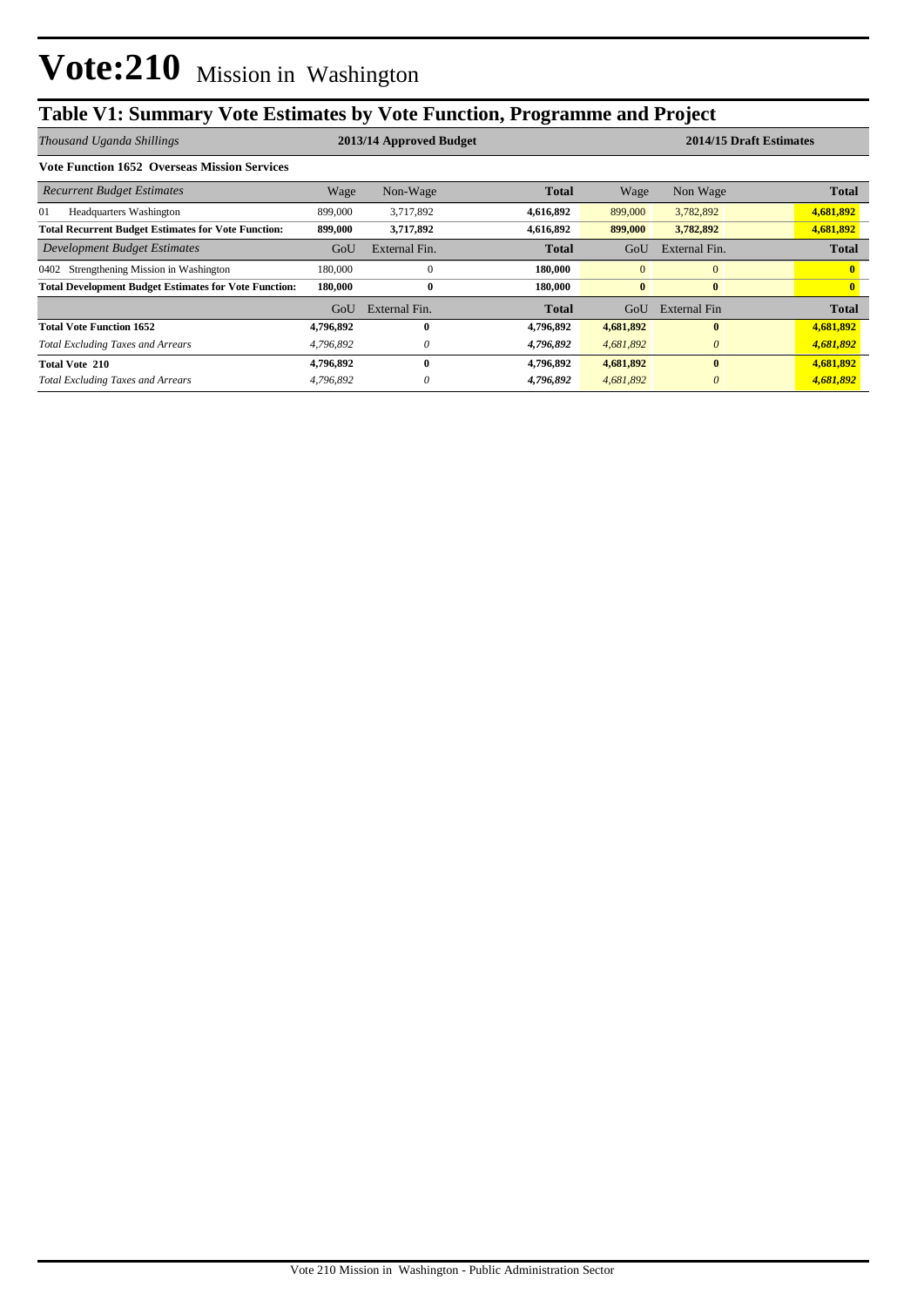# **Vote:210** Mission in Washington

## **Table V2: Summary Vote Estimates by Item**

| Thousand Uganda Shillings                               | 2013/14 Approved Budget |                           |              | 2014/15 Draft Estimates |                         |              |
|---------------------------------------------------------|-------------------------|---------------------------|--------------|-------------------------|-------------------------|--------------|
|                                                         | GoU                     | External Fin.             | <b>Total</b> |                         | GoU External Fin.       | <b>Total</b> |
| <b>Employees, Goods and Services (Outputs Provided)</b> | 4,616,892               | $\boldsymbol{\theta}$     | 4,616,892    | 4,681,892               | $\boldsymbol{\theta}$   | 4,681,892    |
| 211103 Allowances                                       | 1,495,392               | $\boldsymbol{0}$          | 1,495,392    | 1,560,392               | $\mathbf{0}$            | 1,560,392    |
| 211105 Missions staff salaries                          | 899,000                 | $\mathbf{0}$              | 899,000      | 899,000                 | $\mathbf{0}$            | 899,000      |
| 213001 Medical expenses (To employees)                  | 593,000                 | $\mathbf{0}$              | 593,000      | 593,000                 | $\mathbf{0}$            | 593,000      |
| 221001 Advertising and Public Relations                 | 34,000                  | $\mathbf{0}$              | 34,000       | 34,000                  | $\overline{0}$          | 34,000       |
| 221003 Staff Training                                   | 5,000                   | 0                         | 5,000        | 5,000                   | $\overline{0}$          | 5,000        |
| 221009 Welfare and Entertainment                        | 66,000                  | $\mathbf{0}$              | 66,000       | 66,000                  | $\mathbf{0}$            | 66,000       |
| 221011 Printing, Stationery, Photocopying and Binding   | 40,000                  | $\mathbf{0}$              | 40,000       | 40,000                  | $\mathbf{0}$            | 40,000       |
| 221012 Small Office Equipment                           | 3,000                   | $\mathbf{0}$              | 3,000        | 3,000                   | $\overline{0}$          | 3,000        |
| 221014 Bank Charges and other Bank related costs        | 2,000                   | $\Omega$                  | 2,000        | 2,000                   | $\overline{0}$          | 2,000        |
| 221017 Subscriptions                                    | 60,000                  | $\Omega$                  | 60,000       | 60,000                  | $\mathbf{0}$            | 60,000       |
| 222001 Telecommunications                               | 60,000                  | $\mathbf{0}$              | 60,000       | 60,000                  | $\overline{0}$          | 60,000       |
| 222002 Postage and Courier                              | 20,000                  | $\mathbf{0}$              | 20,000       | 20,000                  | $\overline{0}$          | 20,000       |
| 222003 Information and communications technology (ICT)  | 3,000                   | $\mathbf{0}$              | 3,000        | 3,000                   | $\mathbf{0}$            | 3,000        |
| 223001 Property Expenses                                | 40,000                  | $\mathbf{0}$              | 40,000       | 40,000                  | $\mathbf{0}$            | 40,000       |
| 223003 Rent – (Produced Assets) to private entities     | 733,000                 | $\mathbf{0}$              | 733,000      | 733,000                 | $\mathbf{0}$            | 733,000      |
| 223005 Electricity                                      | 137,000                 | $\mathbf{0}$              | 137,000      | 137,000                 | $\mathbf{0}$            | 137,000      |
| 223006 Water                                            | 36,000                  | $\mathbf{0}$              | 36,000       | 36,000                  | $\mathbf{0}$            | 36,000       |
| 223007 Other Utilities- (fuel, gas, firewood, charcoal) | 50,000                  | $\overline{0}$            | 50,000       | 50,000                  | $\mathbf{0}$            | 50,000       |
| 226001 Insurances                                       | 30,000                  | $\mathbf{0}$              | 30,000       | 30,000                  | $\mathbf{0}$            | 30,000       |
| 227001 Travel inland                                    | 50,000                  | 0                         | 50,000       | 50,000                  | $\mathbf{0}$            | 50,000       |
| 227002 Travel abroad                                    | 128,500                 | $\Omega$                  | 128,500      | 128,500                 | $\mathbf{0}$            | 128,500      |
| 227003 Carriage, Haulage, Freight and transport hire    | 50,000                  | $\mathbf{0}$              | 50,000       | 50,000                  | $\overline{0}$          | 50,000       |
| 227004 Fuel, Lubricants and Oils                        | 27,000                  | $\mathbf{0}$              | 27,000       | 27,000                  | $\overline{0}$          | 27,000       |
| 228001 Maintenance - Civil                              | 12,000                  | $\boldsymbol{0}$          | 12,000       | 12,000                  | $\mathbf{0}$            | 12,000       |
| 228002 Maintenance - Vehicles                           | 23,000                  | $\boldsymbol{0}$          | 23,000       | 23,000                  | $\mathbf{0}$            | 23,000       |
| 228003 Maintenance - Machinery, Equipment & Furniture   | 20,000                  | $\boldsymbol{0}$          | 20,000       | 20,000                  | $\mathbf{0}$            | 20,000       |
| <b>Investment</b> (Capital Purchases)                   | 180,000                 | 0                         | 180,000      | $\boldsymbol{\theta}$   | $\boldsymbol{\theta}$   | $\theta$     |
| 231004 Transport equipment                              | 180,000                 | $\boldsymbol{0}$          | 180,000      | $\mathbf{0}$            | $\mathbf{0}$            | $\mathbf{0}$ |
| <b>Grand Total Vote 210</b>                             | 4,796,892               | $\bf{0}$                  | 4,796,892    | 4,681,892               | $\bf{0}$                | 4,681,892    |
| <b>Total Excluding Taxes and Arrears</b>                | 4,796,892               | $\boldsymbol{\mathit{0}}$ | 4,796,892    | 4,681,892               | $\overline{\mathbf{0}}$ | 4,681,892    |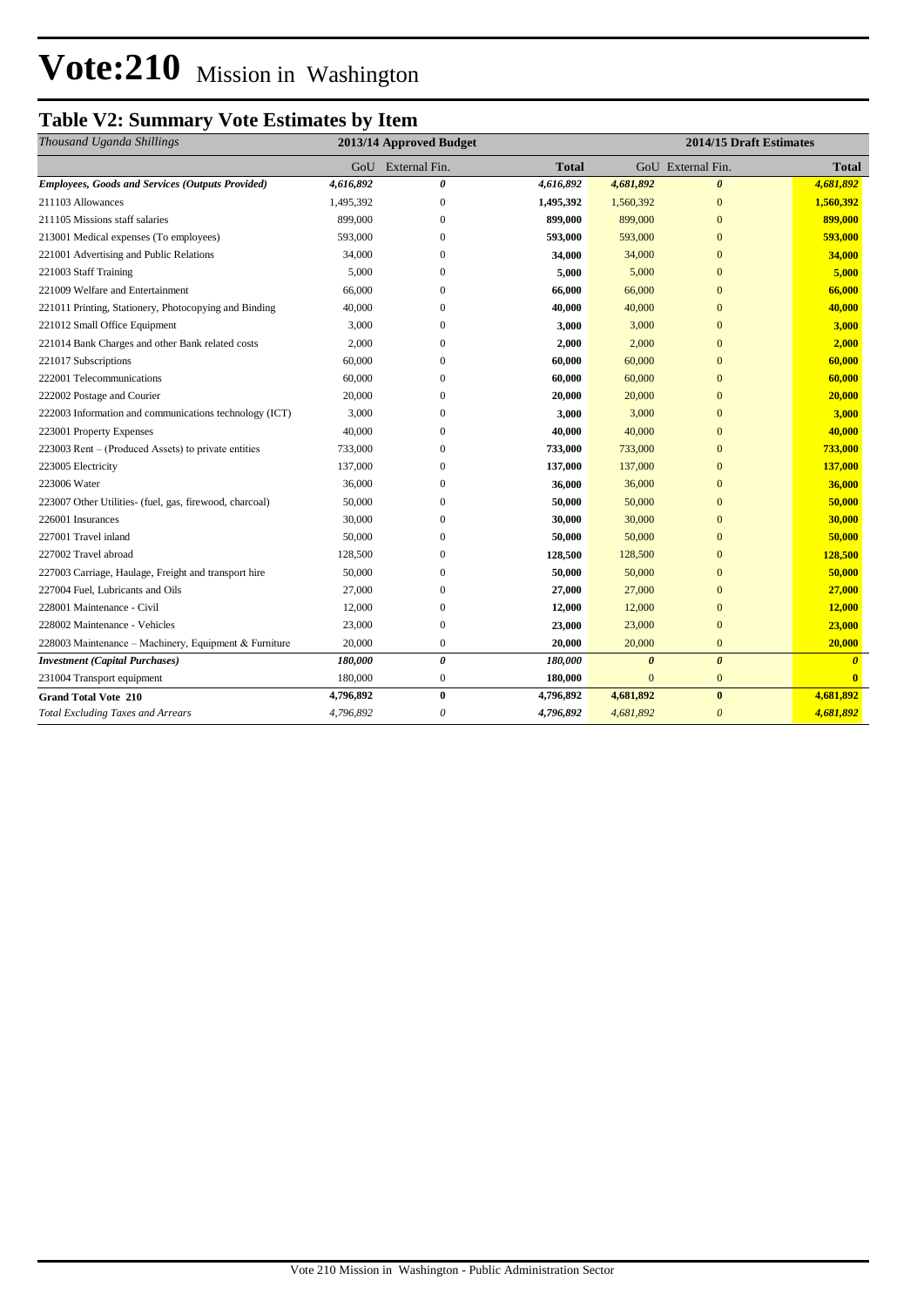# **Vote:210** Mission in Washington

## **Table V3: Detailed Estimates by Vote Function, Cost Centre, Output and Item**

### *Vote Function 1652 Overseas Mission Services*

#### *Recurrent Budget Estimates*

#### **Programme 01 Headquarters Washington**

| Thousand Uganda Shillings                                            |                  | 2013/14 Approved Budget |              | 2014/15 Draft Estimates |              |              |
|----------------------------------------------------------------------|------------------|-------------------------|--------------|-------------------------|--------------|--------------|
| <b>Outputs Provided</b>                                              | Wage             | Non-Wage                | <b>Total</b> | Wage                    | Non Wage     | <b>Total</b> |
| <b>Output:165201 Cooperation frameworks</b>                          |                  |                         |              |                         |              |              |
| 211103 Allowances                                                    | $\boldsymbol{0}$ | 1,016,892               | 1,016,892    | $\mathbf{0}$            | 1,081,892    | 1,081,892    |
| 211105 Missions staff salaries                                       | 899,000          | $\boldsymbol{0}$        | 899,000      | 899,000                 | $\mathbf{0}$ | 899,000      |
| 213001 Medical expenses (To employees)                               | $\boldsymbol{0}$ | 520,000                 | 520,000      | 0                       | 520,000      | 520,000      |
| 221001 Advertising and Public Relations                              | $\bf{0}$         | 24,000                  | 24,000       | $\bf{0}$                | 24,000       | 24,000       |
| 221003 Staff Training                                                | $\bf{0}$         | 5,000                   | 5,000        | $\bf{0}$                | 5,000        | 5,000        |
| 221009 Welfare and Entertainment                                     | $\bf{0}$         | 66,000                  | 66,000       | $\mathbf{0}$            | 66,000       | 66,000       |
| 221011 Printing, Stationery, Photocopying and                        | $\boldsymbol{0}$ | 40,000                  | 40,000       | $\mathbf{0}$            | 40,000       | 40,000       |
| 221012 Small Office Equipment                                        | $\boldsymbol{0}$ | 3,000                   | 3,000        | $\mathbf{0}$            | 3,000        | 3,000        |
| 221014 Bank Charges and other Bank related c                         | $\bf{0}$         | 2,000                   | 2,000        | $\mathbf{0}$            | 2,000        | 2,000        |
| 221017 Subscriptions                                                 | $\bf{0}$         | 60,000                  | 60,000       | $\mathbf{0}$            | 60,000       | 60,000       |
| 222001 Telecommunications                                            | $\boldsymbol{0}$ | 60,000                  | 60,000       | $\mathbf{0}$            | 60,000       | 60,000       |
| 222002 Postage and Courier                                           | $\boldsymbol{0}$ | 20,000                  | 20,000       | $\mathbf{0}$            | 20,000       | 20,000       |
| 222003 Information and communications techn                          | $\boldsymbol{0}$ | 3,000                   | 3,000        | $\mathbf{0}$            | 3,000        | 3,000        |
| 223001 Property Expenses                                             | $\bf{0}$         | 40,000                  | 40,000       | $\mathbf{0}$            | 40,000       | 40,000       |
| 223005 Electricity                                                   | $\boldsymbol{0}$ | 85,000                  | 85,000       | $\mathbf{0}$            | 85,000       | 85,000       |
| 223006 Water                                                         | $\boldsymbol{0}$ | 24,000                  | 24,000       | $\mathbf{0}$            | 24,000       | 24,000       |
| 226001 Insurances                                                    | $\boldsymbol{0}$ | 30,000                  | 30,000       | $\mathbf{0}$            | 30,000       | 30,000       |
| 227002 Travel abroad                                                 | $\bf{0}$         | 43,000                  | 43,000       | $\mathbf{0}$            | 43,000       | 43,000       |
| 227003 Carriage, Haulage, Freight and transpor                       | $\boldsymbol{0}$ | 50,000                  | 50,000       | $\mathbf{0}$            | 50,000       | 50,000       |
| 227004 Fuel, Lubricants and Oils                                     | $\boldsymbol{0}$ | 27,000                  | 27,000       | $\mathbf{0}$            | 27,000       | 27,000       |
| 228001 Maintenance - Civil                                           | $\boldsymbol{0}$ | 12,000                  | 12,000       | $\mathbf{0}$            | 12,000       | 12,000       |
| 228002 Maintenance - Vehicles                                        | $\mathbf{0}$     | 23,000                  | 23,000       | $\mathbf{0}$            | 23,000       | 23,000       |
| 228003 Maintenance – Machinery, Equipment                            | $\boldsymbol{0}$ | 20,000                  | 20,000       | $\boldsymbol{0}$        | 20,000       | 20,000       |
| Total Cost of Output 165201:                                         | 899,000          | 2,173,892               | 3,072,892    | 899,000                 | 2,238,892    | 3,137,892    |
| Output:165202 Consulars services                                     |                  |                         |              |                         |              |              |
| 211103 Allowances                                                    | $\boldsymbol{0}$ | 208,500                 | 208,500      | $\boldsymbol{0}$        | 208,500      | 208,500      |
| 213001 Medical expenses (To employees)                               | $\boldsymbol{0}$ | 23,000                  | 23,000       | $\boldsymbol{0}$        | 23,000       | 23,000       |
| 223003 Rent – (Produced Assets) to private enti                      | $\boldsymbol{0}$ | 498,000                 | 498,000      | $\mathbf{0}$            | 498,000      | 498,000      |
| 223005 Electricity                                                   | $\boldsymbol{0}$ | 12,000                  | 12,000       | $\mathbf{0}$            | 12,000       | 12,000       |
| 223006 Water                                                         | $\boldsymbol{0}$ | 12,000                  | 12,000       | $\mathbf{0}$            | 12,000       | 12,000       |
| 227001 Travel inland                                                 | $\boldsymbol{0}$ | 50,000                  | 50,000       | $\mathbf{0}$            | 50,000       | 50,000       |
| 227002 Travel abroad                                                 | $\mathbf{0}$     | 85,500                  | 85,500       | $\mathbf{0}$            | 85,500       | 85,500       |
| Total Cost of Output 165202:                                         | 0                | 889,000                 | 889,000      | 0                       | 889,000      | 889,000      |
| Output:165204 Promotion of trade, tourism, education, and investment |                  |                         |              |                         |              |              |
| 211103 Allowances                                                    | $\boldsymbol{0}$ | 270,000                 | 270,000      | $\boldsymbol{0}$        | 270,000      | 270,000      |
| 213001 Medical expenses (To employees)                               | $\boldsymbol{0}$ | 50,000                  | 50,000       | $\boldsymbol{0}$        | 50,000       | 50,000       |
| 221001 Advertising and Public Relations                              | $\bf{0}$         | 10,000                  | 10,000       | $\boldsymbol{0}$        | 10,000       | 10,000       |
| 223003 Rent - (Produced Assets) to private enti                      | $\boldsymbol{0}$ | 235,000                 | 235,000      | $\boldsymbol{0}$        | 235,000      | 235,000      |
| 223005 Electricity                                                   | $\boldsymbol{0}$ | 40,000                  | 40,000       | $\boldsymbol{0}$        | 40,000       | 40,000       |
| 223007 Other Utilities- (fuel, gas, firewood, cha                    | $\boldsymbol{0}$ | 50,000                  | 50,000       | $\boldsymbol{0}$        | 50,000       | 50,000       |
| Total Cost of Output 165204:                                         | 0                | 655,000                 | 655,000      | 0                       | 655,000      | 655,000      |
| <b>Total Cost of Outputs Provided</b>                                | 899,000          | 3,717,892               | 4,616,892    | 899,000                 | 3,782,892    | 4,681,892    |
| <b>Total Programme 01</b>                                            | 899,000          | 3,717,892               | 4,616,892    | 899,000                 | 3,782,892    | 4,681,892    |
| <b>Total Excluding Arrears</b>                                       | 899,000          | 3,717,892               | 4,616,892    | 899,000                 | 3,782,892    | 4,681,892    |
| <b>Development Budget Estimates</b>                                  |                  |                         |              |                         |              |              |

#### **Project 0402 Strengthening Mission in Washington**

| Thousand Uganda Shillings                                              | 2013/14 Approved Budget |               |                       |  | 2014/15 Draft Estimates |  |              |  |
|------------------------------------------------------------------------|-------------------------|---------------|-----------------------|--|-------------------------|--|--------------|--|
| <b>Capital Purchases</b>                                               | GoU                     | External Fin. | <b>Total</b>          |  | GoU External Fin.       |  | <b>Total</b> |  |
| Output:165275 Purchase of Motor Vehicles and Other Transport Equipment |                         |               |                       |  |                         |  |              |  |
| 231004 Transport equipment                                             | 180,000                 |               | 180.000               |  |                         |  | $\mathbf{0}$ |  |
| Total Cost of Output 165275:                                           | <i><b>180.000</b></i>   |               | <i><b>180.000</b></i> |  |                         |  | $\theta$     |  |